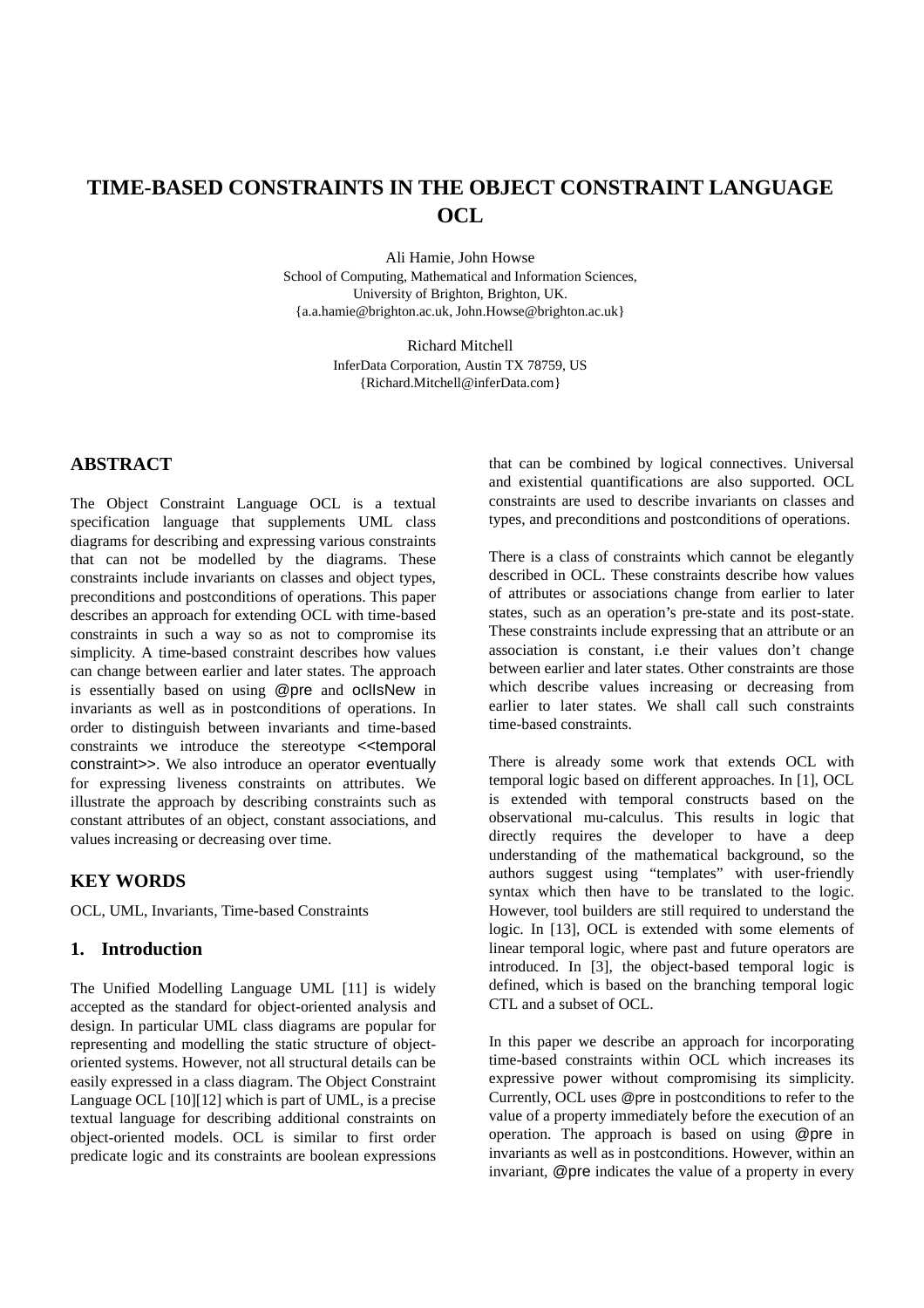pre-state of an operation. This has the same effect as including the invariant in the postcondition of every operation. To distinguish invariants from time-based constraints, a stereotype <<temporal constraint>> is introduced to classify such constraints within object-oriented models. We illustrate the approach by describing constraints such as constant attributes and associations, and attributes with values increasing or decreasing over time. We also introduce an operator eventually to describe constraints which must hold at some time in the future. A similar approach is used in the behavioral interface specification language (JML) [6][7] for specifying classes and interfaces in Java, where time-based constraints are referred to as history constraints [8].

The paper is organised as follows. Section 2 is an informal introduction to using OCL, in object-oriented modelling, in particular with UML class diagrams. Section 3 introduces time-based constraints within OCL. Section 4 concludes with a summary and further work.

## **2. The OCL**

The OCL is a specification language for describing constraints on object-oriented models. It is based on textual rather than symbolic syntax which makes it more accessible for specifying constraints on object-oriented models than other specification languages such as Z [9] and VDM [5]. The design of OCL is heavily influenced by the work of Cook and Daniels [2] which borrows heavily from Z. The constraints which are expressible using OCL are as follows:

- Invariants on Classes or Types that must hold at all times, i.e in every stable state.
- Preconditions which are constraints that must hold before the execution of an operation.
- Postconditions which are constraints that will hold after the execution of an operation under the appropriate precondition.
- Guards which are constraints on the transitions of an object from one state to another.

The constraints are described in the context of an objectoriented model represented as a UML class diagram, that is they cannot be stand alone constraints. The following example illustrates the use of OCL in describing some of these constraints, and the time-based constraints we are introducing.

## **2.1 Example Model**

As an example, we use the class diagram in Figure 1 of a simple system for the scheduling of offerings of seminars to a collection of attendees by presenters who must be qualified for the seminar they present. The system has a



#### **Figure 1.A class diagram for a seminar scheduling system**

set of presenters who are qualified to present offerings of seminars, and each seminar offer might have a set of attendees associated with it. The model is expressed in UML [11] which consists of a set of notations for describing object-oriented models. A full description of UML can be found in [11] and a distilled description can be found in [4].

The language of classes, attributes and associations introduced by the class diagram automatically becomes part of OCL. That is the classes in the diagram (Presenter, Seminar, etc.) are automatically OCL types, and the attributes and association roles (age, id, qualified, etc.) are also part of the OCL language.

#### **2.1.1 Invariants**

The constraints which can be expressed using OCL are always connected to a UML object-oriented model. An *invariant* is a constraint which can be associated with a class, type or interface in a UML model. The invariant is expressed as a boolean expression which restricts or limits the value of an attribute or association role, or it can state a relationship between the values of attributes and association roles. The result of the expression must be true for all instances of the associated class in every stable state.

A simple invariant which may be appropriate on the class Presenter is that the age of each presenter must be greater than 18 years. This is expressed in OCL as follows:

> context Presenter inv: self.age > 18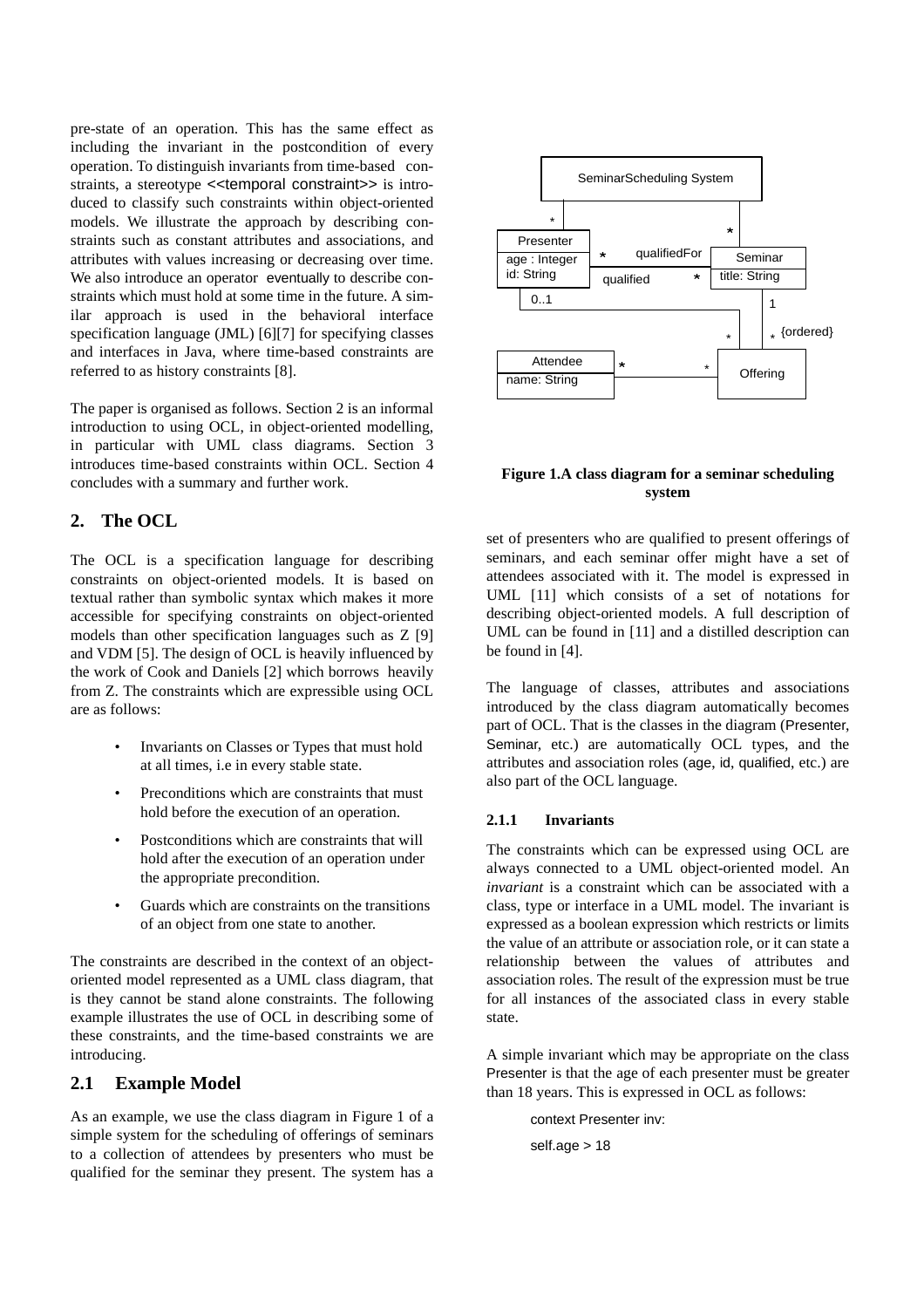The keyword context specifies the context of the invariant which in this case is the class Presenter. That is the object self belongs to the class Presenter (self can be omitted).

Another more complex constraint on the model is that a presenter who is assigned to present an offering must be qualified for the offering's seminar. In OCL, this can be expressed as follows:

context Offering inv**:**

self.presenter->notEmpty() implies

self.presenter.qualifiedFor->includes(self.seminar)

where not and implies are boolean operators for negation and implication respectively. includes is the set membership predicate. The expression self.presenter denotes the presenter associated with the offering self. In OCL, self.presenter can be used as a set or as a single element. In the first part of the invariant self.presenter is used as a set indicated by the "->". While in the second part is used as single element. That is the operator "
\_.presenter" is overloaded. "->" is also used to indicate operations on sets rather than individual objects. This is useful is the case of optional associations where it is necessary to check whether an object is associated with another before asserting anything.

#### **2.1.2 Operation Specifications**

The operation assign assigns a presenter to a seminar's offering. The precondition says that the presenter must be qualified for the seminar and that the offering is for that seminar. The postcondition says that the set of offering for the presenter is the old set augmented with the offering. The following is a specification of the operation assign in terms of a precondition and postcondition pair:

context Presenter:: assign(p : Presenter, o : Offering)

pre: p.qualifiedFor->includes(o.seminar)

post: p.offering = p.offering@pre->including(o)

In the postcondition @pre is used to refer to the value of an attribute or association at the precondition time, that is the value in the pre-state of an operation.

OCL is also used as a navigation language, where from a single or a collection of objects we can navigate associations to find all the associated objects. For example, self.presenter.qualifiedFor is a navigation expression denoting the set of seminars for which presenter self is qualified to present. Indeed, constraints are formed by using logical operators together with navigation expressions.

## **3. Time-Based Constraints**

Invariants on classes or types in OCL express constraints that must hold at any point in time. That is in every observable state, each object of a class must satisfy the constraint. These constraints involve only one system state, where a state represents all the existing objects, their attribute values, and their associations at a point in time. Consequently, these kind of constraints can be statically checked. For example the above invariant says that in every state, the age of any presenter in the model must be greater than 18. However, the value of the attribute age may change from an earlier state to later state while keeping the constraint satisfiable.

Preconditions on operations are also predicates (boolean expressions) involving only one state. Postconditions are predicates which involve two system states, namely, the state before and after an operation is executed. A postcondition is only required to hold after the execution of an operation. There are other kinds of constraints which may involve more than one system state. Such constraints which we shall call "time-based" say how values can change from earlier to later states. Such constraints are useful when one needs to express constant properties or associations. This form of constraints often involves the values of properties in the previous and current states. For example, we might want to impose a constraint which says that the id of a presenter is unchanged over time, i.e it remains constant. In its present version, OCL could be used to express these kind of constraints at the expense of concise, short and readable specifications. This could be achieved by including such constraints in the postcondition of every operation on a class or type.

# **3.1 Constant Attributes**

One way to express that an attribute is constant over time is to include @pre in invariants. For example, to express that the value of id does not change over time is by making the following assertion part of any postcondition of any operation in the model:

Presenter.allInstances->forAll(p:Presenter | p.id = p.id@pre)

where Presenter.allInstances denotes the set of all existing instances of type Presenter. It is easy to see that when there many of such constraints, this approach becomes impractical. Indeed one reason for having invariants is to avoid lengthy operation specifications by factoring the common constraints.

What is needed in OCL is an elegant way of incorporating time-based constraints which are used to say how values can change between earlier and later states, such as an operation's pre-state and its post-state, in such a way to preserve the simplicity of OCL. Our approach is based on factoring out such constraints by including identifiers such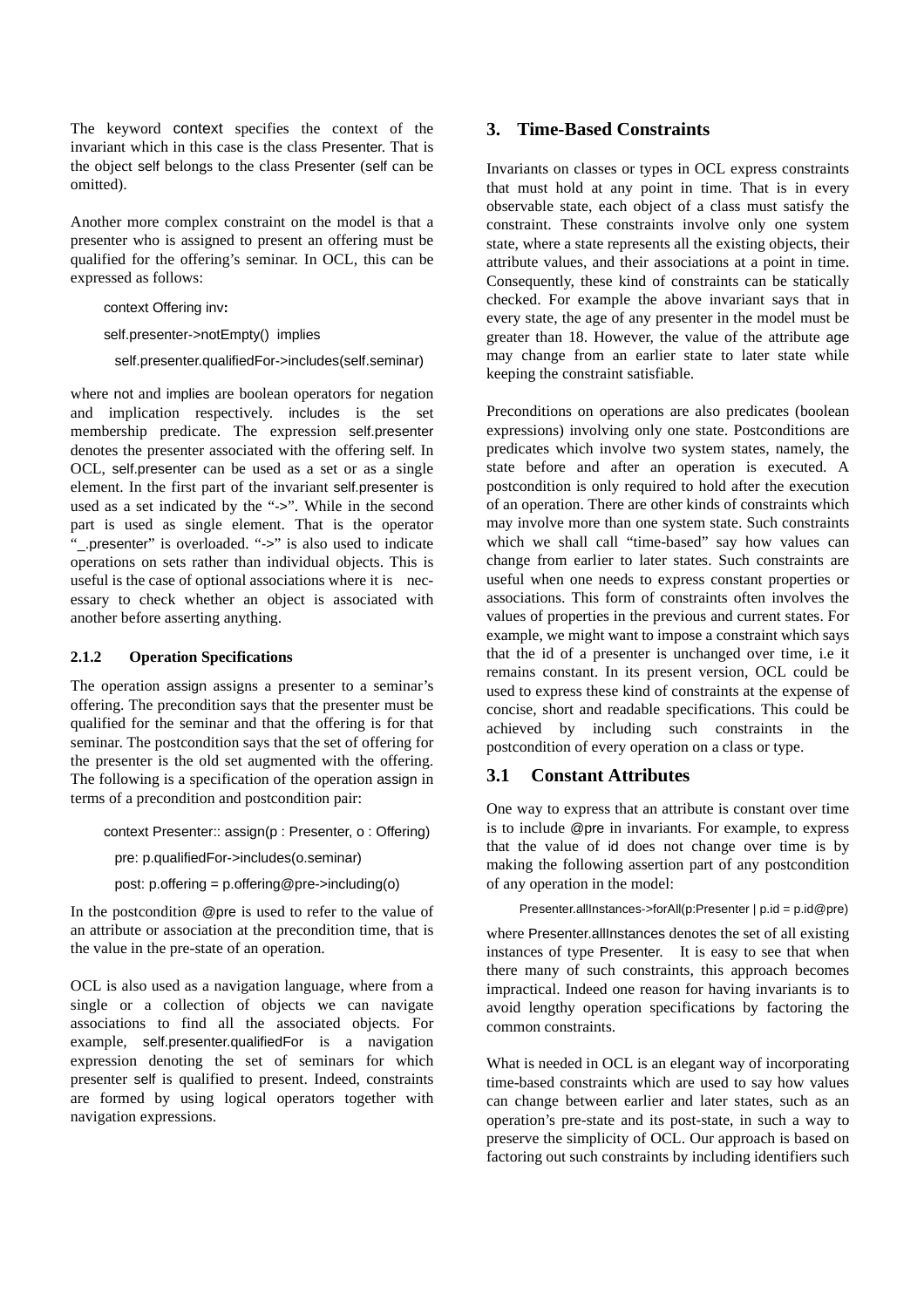as id@pre in invariants and introducing a stereotype <<temporal constraint>> to distinguish an invariant from a time-based constraint. Thus asserting that the id of a presenter does not change over time could be expressed as follows:

context Presenter temporal constraint:

self.id = self.id@pre

The meaning of this constraint is that the value of id cannot change, since in every pre-state and post-state (before and after the invocation of an operation), its value in the post-state, written id, must equal its value in the pre-state, written id@pre. In this case the pre-state and post-state are independent of any operation, and denote any two states in the system.

The above constraint applies only to objects that exists in the current and previous states. For example if self is created in the postcondition of an operation, then self.id@pre would be undefined. If undefined means unknown then there is no problem because we could always choose a value for self.id@pre equal to the value of self.id. If on the other hand undefined means non-denoting then we must deal with it properly since equating a value with undefined may lead to inconsistencies. However explicit checks can be incorporated to ensure that the object exists in the previous state as the following constraint shows:

context Presenter temporal constraint:

Presenter.allInstances->

forAll(p|Prsenter.allInstances@pre->includes(p)

 $implies p.id = p.id@pre)$ 

that is if p is not newly created in the current state of the system then its id in the current state must be equal to its id in the previous state. This constraint could be expressed concisely by using the OCL operation oclIsNew as follows:

context Presenter temporal constraint:

not (self.ocllsNew()) implies self.id = self.id@pre

self.oclsNew() is interpreted as saying that self is not newly created in the current state.

In general we could specify which operations are to establish the constraint by using the following syntax:

context Class temporal constraint:

OCLconstraint  $[op_1, ..., op_n]$ 

where OCL constraint is a boolean expression describing the time-based constraint, and  $op_1$ , ...op<sub>n</sub> are operations. The semantics is that the constraint is established by the operations listed  $op_1$ , ...op<sub>n</sub>. If the list of operations is empty, then by default the constraint is to be established by all operations.

Constant attributes can be specified in UML using the keyword *frozen*. However, our approach is more expressive since we can specify which operations establish a given constraint.

#### **3.2 Constant Associations**

The association between Seminar and Offering states that each offering is associated with exactly one seminar. A suitable constraint would be that an offering is associated with the same seminar until it is destroyed. That is the offering's seminar is constant. This can be expressed as follows:

context Offering temporal constraint: not(self.oclIsNew()) implies self.seminar = self.seminar@pre

which says that in every pre-state and post-state the values self.seminar and self.seminar@pre are the same.

Again, this can be specified in UML by placing the keyword *frozen* at the end of the association line. As in the case of attributes, our approach can specify which operations establish a given constraint for an association.

# **3.3 Values increasing or decreasing over time**

Other useful time-based constraints are those that constrain values to increase or decrease over time. Let us say we want to have an attribute that allows objects to keep count (a concrete example would be to keep a retry count of how many times a computer has tried to dial up to an ISP). What type should the attribute be?. We could choose Integer, but this would allow negative values. Another choice would the Natural, but the value can go up by two or seventeen. An appropriate and more suitable choice is to have a type CountValue which has the constraint that operations can either increase the value by one or reset to zero. This can be expressed as follows:

context Type1 temporal constraint:

(self.countAtt.value = self.countAtt.value@pre + 1) or

(self.countAtt.value = 0)

where the attribute countAtt has the type CountValue. In a similar way we express constraints where values are decreasing over time.

#### **3.4 Liveness constraints**

Liveness constraints can also be expressed by adding suitable operators. These constraints includes asserting that the value of a property will reach a certain value in the future or the value of a property at some point in the future will be the same in every pre-sate and post-state. These constraints can be expressed in OCL by the operator eventually. For example, the constraint that the age property of a presenter will be 50 in the future (we